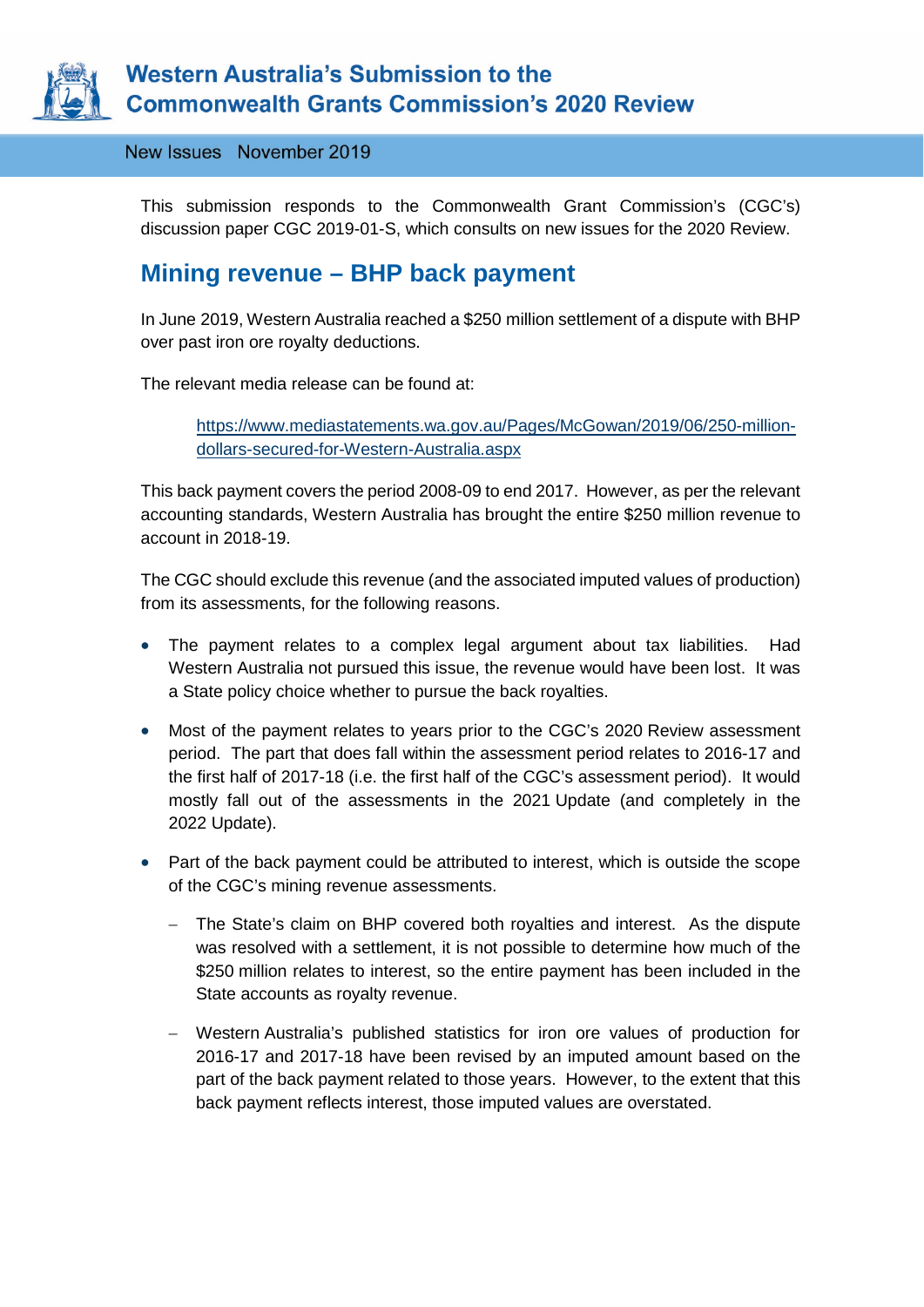- There is a precedent in that the CGC decided to not assess a back payment of coal royalties received by Queensland, under what appear to be very similar circumstances.<sup>[1](#page-1-0)</sup>
	- − Although in practice Queensland could not provide the necessary data to exclude its back payment (due to confidentiality), it is unlikely that Queensland added any extra value of production (for the back payment) into the assessment years in its mining data return, in which case the impact on the assessments would have only been from an increase in the standard royalty rate. This would cost Queensland about 44% of its back payment, compared to a loss of about 88% of any additional Western Australian iron ore royalties.<sup>[2](#page-1-1)</sup>

We acknowledge that under the fiscal equalisation reform arrangements, the CGC's treatment of the BHP back payment will have no impact on Western Australia's GST-related grants. However, it does affect the amount of funding required from the Commonwealth for the reforms, and we believe it is important to strive for integrity in the fiscal equalisation system.

# **Welfare – National Disability Specific Purpose Payment**

We support the CGC staff proposal that the National Disability Specific Purpose Payment be treated on an equal per capita basis in the 2020 Review and later annual updates. This is consistent with our argument in our September 2019 submission.<sup>[3](#page-1-2)</sup>

### **Commonwealth payments**

#### *Community health, hospitals and infrastructure projects*

This payment includes funding for both the private and public health sectors. States in which a relatively large proportion of the payment goes to the public health sector will be disadvantaged if only the public funding impacts on assessed fiscal capacities. This is because their payment will be redistributed to States in which a relatively large proportion of the payment goes to the private health sector. Either the payment should be entirely excluded from the CGC's assessments, or both the public and private components of the payment should have an impact on the assessments.

<span id="page-1-0"></span> <sup>1</sup> Commonwealth Grants Commission (2018), *Report on GST Revenue Sharing Relativities, 2019 Update*, page 39, paragraphs 2.18-2.23.

<span id="page-1-1"></span><sup>&</sup>lt;sup>2</sup> The percentage loss of additional royalty revenue that is not accompanied by additional value of production is equal to the difference between the State's population share and its value of production share. In the 2017-18 data year, for Queensland coal this calculation is 64%-20%=44%, and for Western Australian iron ore the calculation is 98%-10%=88%. Because Western Australia has virtually all the national iron ore production, its loss of royalties is virtually the same regardless of the iron ore value of production used in the CGC's assessment.

<span id="page-1-2"></span><sup>3</sup> Western Australia (September 2019), *Western Australia's Submission to the Commonwealth Grants Commission's 2020 Methodology Review - Draft Report*, page 42.